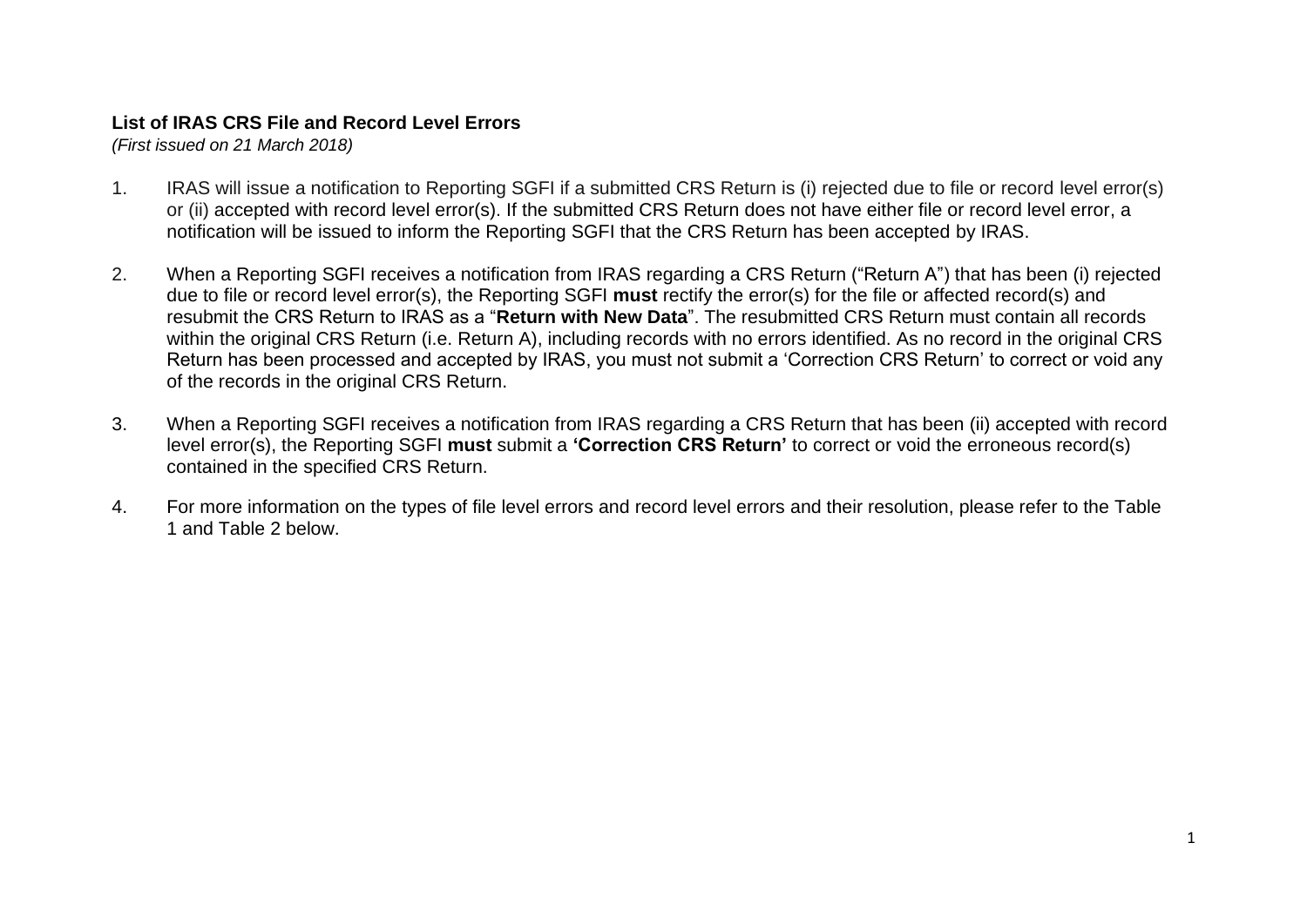## **Table 1: CRS File Level Errors**

| <b>File Error</b><br>Code | <b>Error Description</b>                                                        | <b>Resolution</b>                                                                                                                                                                                                                                                                                                 |
|---------------------------|---------------------------------------------------------------------------------|-------------------------------------------------------------------------------------------------------------------------------------------------------------------------------------------------------------------------------------------------------------------------------------------------------------------|
| 50001                     | <b>Failed Download</b>                                                          | (Not applicable for reporting to IRAS)                                                                                                                                                                                                                                                                            |
| 50002                     | <b>Failed Decryption File</b>                                                   | (Not applicable for reporting to IRAS)                                                                                                                                                                                                                                                                            |
| 50003                     | <b>Failed Decompression</b>                                                     | (Not applicable for reporting to IRAS)                                                                                                                                                                                                                                                                            |
| 50004                     | <b>Failed Signature Check</b>                                                   | (Not applicable for reporting to IRAS)                                                                                                                                                                                                                                                                            |
| 50005                     | The system detected one or more known viruses,<br>threats within the CRS Return | Please scan the file for known threats and viruses, and remove all detected<br>threats and viruses before resubmitting the file to IRAS.                                                                                                                                                                          |
| 50006                     | The system detected one or more known viruses,<br>threats within the CRS Return | Please scan the file for known threats and viruses, and remove all detected<br>threats and viruses before resubmitting the file to IRAS.                                                                                                                                                                          |
| 50007                     | The CRS Return failed validation against the CRS<br><b>XML Schema</b>           | Please revalidate the file against the prevailing CRS XML Schema and<br>resolve all validation errors before resubmitting the file to IRAS.                                                                                                                                                                       |
| 50008                     | The MessageRefID does not follow the format that is<br>prescribed by IRAS       | Please use a MessageRefID that is structured in the following format:<br><reporting year=""><file number="" reference="" sender's="" tax=""><date file<br="" of="">creation&gt;&lt;3-digit Incremental number&gt;<br/>- Reporting Year refers to the calendar year in which the account</date></file></reporting> |
|                           |                                                                                 | information relates and is provided in YYYY format.<br>- File Sender's Singapore Tax Reference Number has to be a 10-<br>character identification number of the Sender. If the Sender's Tax Reference<br>Number is shorter than 10 characters (e.g. a UEN-Business (ROB) or IRAS                                  |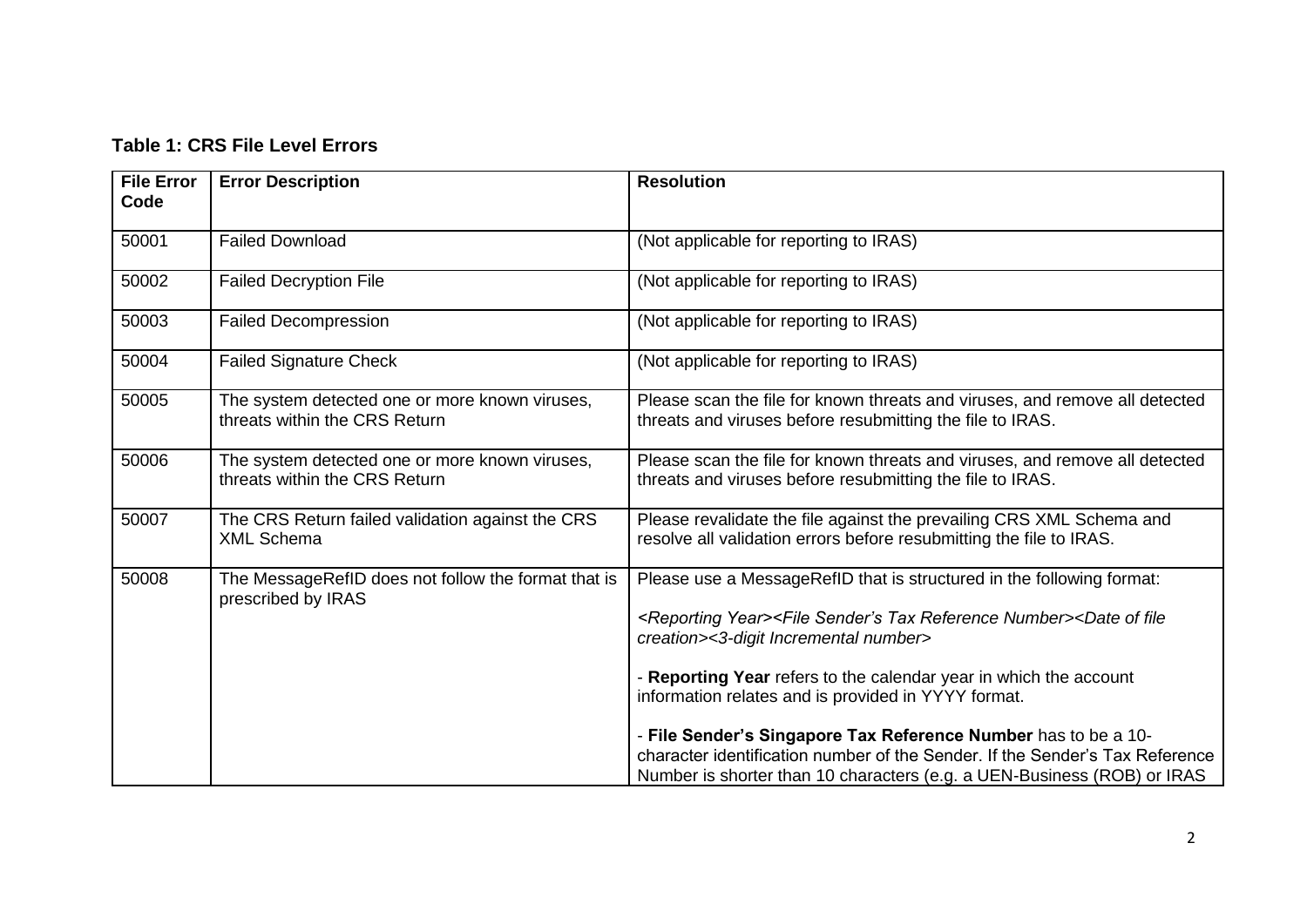| <b>File Error</b><br>Code | <b>Error Description</b>                                                                            | <b>Resolution</b>                                                                                                                                          |
|---------------------------|-----------------------------------------------------------------------------------------------------|------------------------------------------------------------------------------------------------------------------------------------------------------------|
|                           |                                                                                                     | Assigned Tax Reference Number), FI shall suffix the identification number<br>with "-" to make up the remaining character(s).                               |
|                           |                                                                                                     | - Date of file creation has to be represented in YYYYMMDD format.                                                                                          |
|                           |                                                                                                     | - The 3-digit incremental number is one that starts at '000' and increases<br>to '999' for each file that is produced on the same.                         |
| 50009                     | The MessageRefID has already been used in a<br>previous CRS Return                                  | Please replace the MessageRefID with a unique value.                                                                                                       |
| 50010                     | The CRS Return contains Test Data for Production<br>Environment                                     | Please use DocTypeIndic values, in the range of OECD0 to OECD3, which<br>indicate production data.                                                         |
| 50011                     | The CRS Return Contains Production Data for Test<br>Environment                                     | (Not applicable for reporting to IRAS)                                                                                                                     |
| 50012                     | The ReceivingCountry data element in the CRS<br>Return must be "SG"                                 | If the file is intended to be submitted to IRAS, the Receiving Country data<br>value must be "SG".                                                         |
| 50013                     | The AES key size has been detected as incorrect by<br>the receiving jurisdiction                    | (Not applicable for reporting to IRAS)                                                                                                                     |
| 98001                     | The MessageType data element in the CRS Return<br>must be "CRS"                                     | Please ensure that the MessageType data element in the CRS Return is<br>"CRS".                                                                             |
| 98002                     | The ReportingPeriod data element in the return does<br>not match the Reporting Year selected online | Please ensure that the Reporting Year selected at the Submit AEOI Return<br>e-Service matches the Reporting Year indicated in the CRS Return<br>submitted. |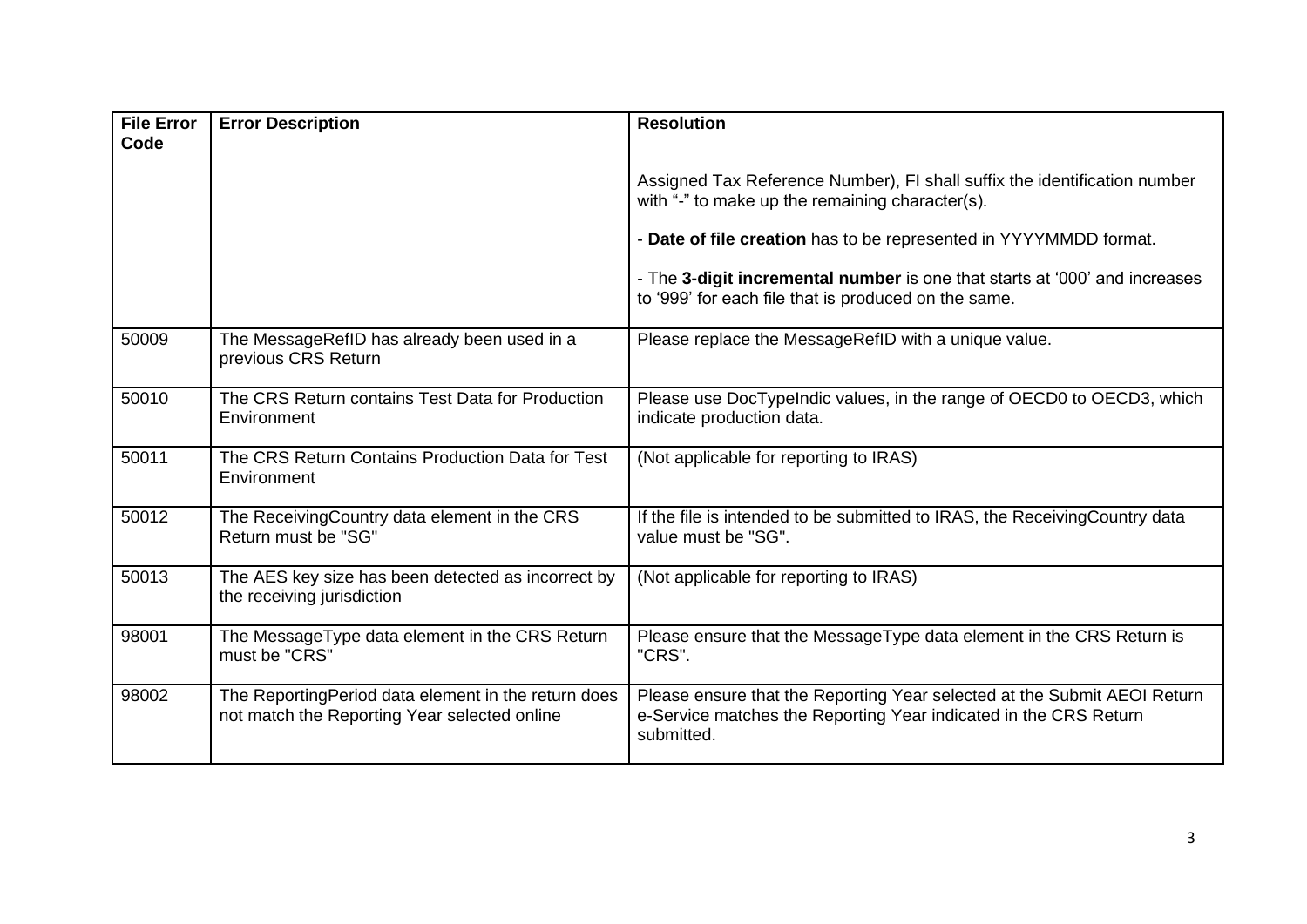| <b>File Error</b><br>Code | <b>Error Description</b>                                                                                  | <b>Resolution</b>                                                                                                                                                                                                                                                                            |
|---------------------------|-----------------------------------------------------------------------------------------------------------|----------------------------------------------------------------------------------------------------------------------------------------------------------------------------------------------------------------------------------------------------------------------------------------------|
| 98003                     | The MessageTypeIndic data element in the return<br>does not match the Submission Type selected online     | Please ensure that the Submission Type selected at the Submit AEOI<br>Return e-Service matches the MessageTypeIndic indicated in the CRS<br>Return submitted.                                                                                                                                |
| 98004                     | A return cannot contain a mixture of Account<br>Reports from Reporting FI and Trustee-Documented<br>Trust | Account Reports of Trustee-Documented Trusts cannot be commingled with<br>Account Reports of Reporting FIs (that are not Trustee-Documented Trusts)<br>in the same CRS Return.                                                                                                               |
|                           |                                                                                                           | Please review the CRS Return to ensure that it does not contain Account<br>Reports for both Reporting FIs and Trustee-Documented Trusts.                                                                                                                                                     |
| 98005                     | The ReportingFI.TIN data element in the return does<br>not match the Reporting FI selected online         | Please ensure that the Singapore Tax Reference Number of the Reporting<br>FI(s) provided at the Submit AEOI Return e-Service matches the Reporting<br>FI. TIN data element indicated in the CRS Return submitted.                                                                            |
|                           |                                                                                                           | If a Reporting FI has more than one Singapore Reference Number, please<br>use the Singapore Tax Reference Number that is associated with the FI's<br>CRS registration. The Singapore Tax Reference Number to be provided in<br>this data element must be structured in the following format: |
|                           |                                                                                                           | <entity id="" type=""><space><entity id=""> e.g. "ASGD A1234567D"</entity></space></entity>                                                                                                                                                                                                  |
| 98006                     | The TDT Ref ID in the return does not belong to a<br>TDT that is maintained by the Reporting FI           | Please ensure that the TDT Ref ID(s) in the CRS Return matches the TDT<br>Ref ID(s) of the TDT that is maintained by the Reporting FI.                                                                                                                                                       |
| 98007                     | The 3rd Party Filer is not authorised to submit the<br>return on behalf of the Reporting FI               | Please ensure that the 3rd Party Filer has been authorised by the Reporting<br>FI for AEOI reporting.                                                                                                                                                                                        |
| 98008                     | The Nil Return submitted previously has to be voided<br>before a return with new data can be submitted    | Please ensure that the nil return submitted previously for the particular<br>Reporting Year has been voided before submitting a return with new data.                                                                                                                                        |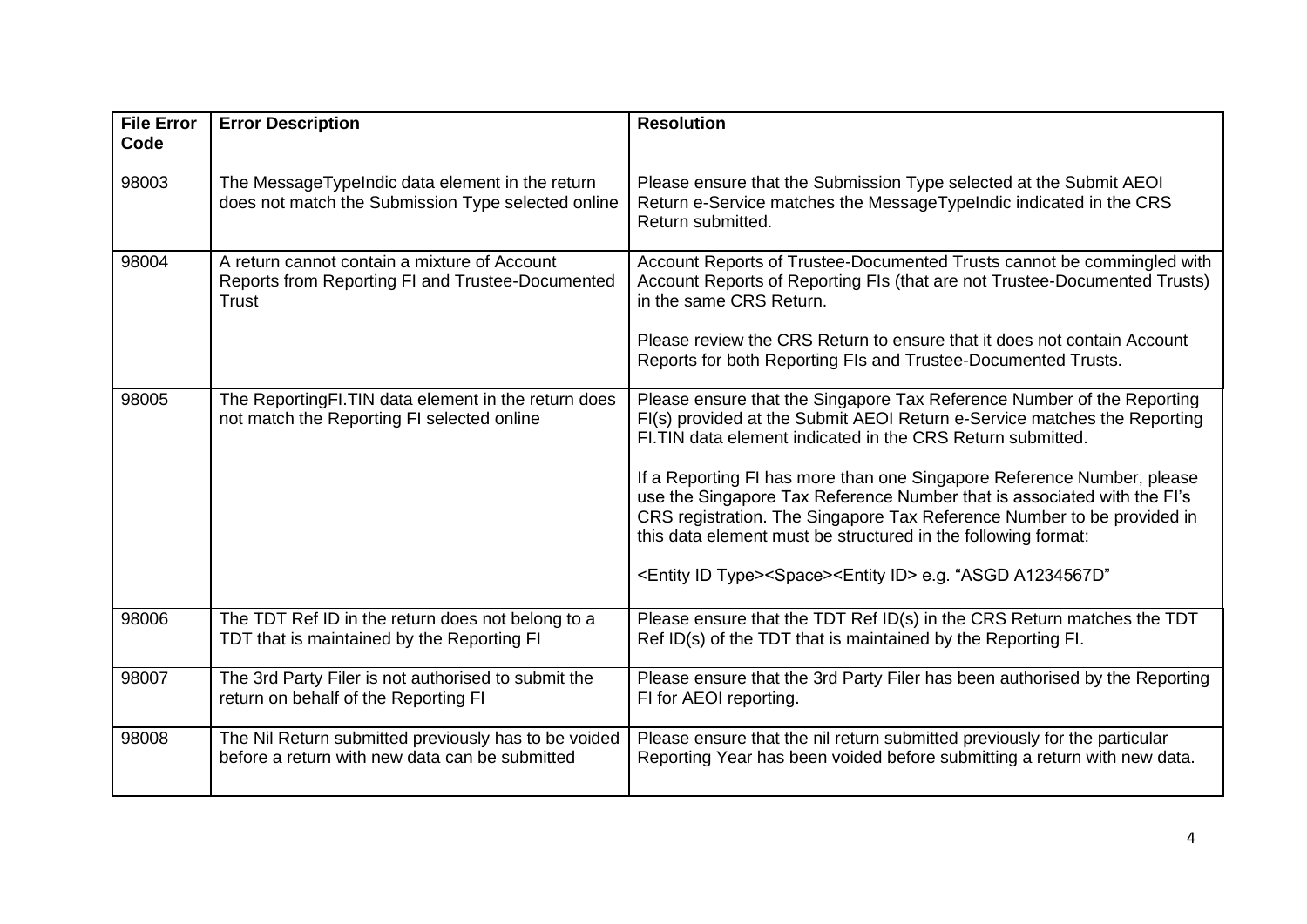| <b>File Error</b><br>Code | <b>Error Description</b>                                                                        | <b>Resolution</b>                                                                                                                                  |
|---------------------------|-------------------------------------------------------------------------------------------------|----------------------------------------------------------------------------------------------------------------------------------------------------|
|                           |                                                                                                 |                                                                                                                                                    |
| 98009                     | The submitted returns/records have to be voided<br>before a Nil Return can be submitted         | Please ensure that all Account Report(s) submitted previously for the<br>particular Reporting Year has been voided before submitting a Nil Return. |
| 98010                     | The ReportingFI.TIN data element does not belong<br>to a Reporting FI(s) that is CRS registered | Please ensure that the Reporting FI. TIN in the CRS Return belongs to a<br>Reporting FI(s) that is registered for CRS.                             |

## **Table 2: CRS Record Level Errors**

| <b>Record</b><br>Error<br>Code | <b>Error Description</b>                                                              | <b>Resolution</b>                                                                                                                                                                                                               |
|--------------------------------|---------------------------------------------------------------------------------------|---------------------------------------------------------------------------------------------------------------------------------------------------------------------------------------------------------------------------------|
| 60000                          | <b>IBAN Account Number does not follow the</b><br>prescribed structured number format | Please ensure that the Account Number follows the International Bank<br>Account Number ("IBAN") structured number format, as stipulated in the<br>ISO-13616 Standard, when the Account Number type= OECD601 - IBAN.             |
| 60001                          | ISIN Account Number does not follow the prescribed<br>structured number format        | Please ensure that the Account Number follows the International Securities<br>Identification Number ("ISIN") structured number format, as stipulated in the<br>ISO-6166 Standard, when the Account Number type= OECD603 - ISIN. |
| 60002                          | The account balance entered must be greater than<br>or equal to zero                  | Please ensure that the account balance entered is greater than or equal to<br>zero.                                                                                                                                             |
|                                |                                                                                       | An account with a balance or value that is negative must be reported as<br>having an account balance or value equal to zero.                                                                                                    |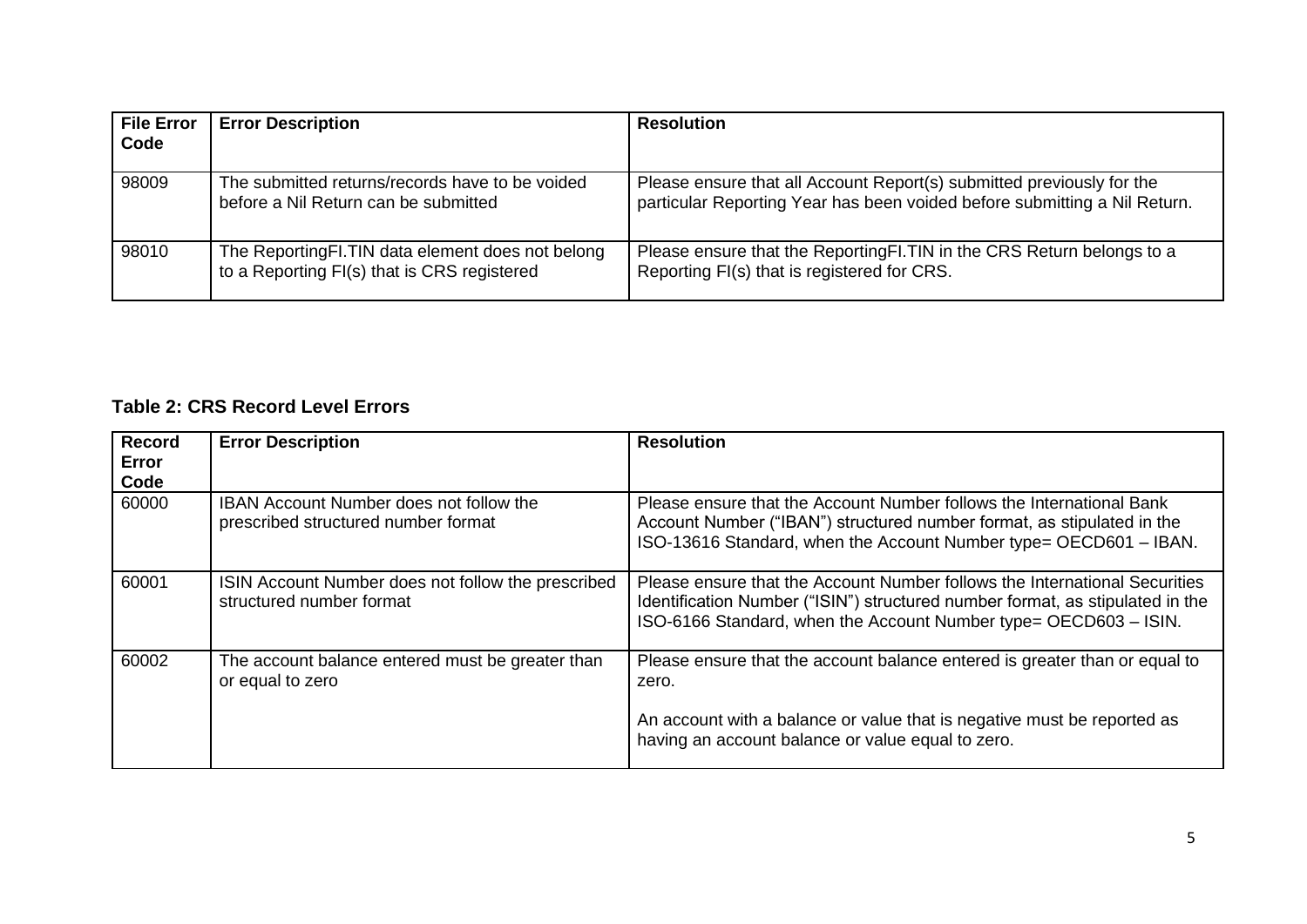| Record<br><b>Error</b><br>Code | <b>Error Description</b>                                                                                | <b>Resolution</b>                                                                                                                                                                                                                                                                                                           |
|--------------------------------|---------------------------------------------------------------------------------------------------------|-----------------------------------------------------------------------------------------------------------------------------------------------------------------------------------------------------------------------------------------------------------------------------------------------------------------------------|
| 60003                          | The account balance must be zero if account was<br>indicated as closed in the account closed attribute  | Please ensure that the account balance is zero if the account was indicated<br>as closed in the account closed attribute.                                                                                                                                                                                                   |
| 60004                          | "OECD201= SMFAliasOrOther" name type is not<br>used for CRS                                             | Please ensure that a valid NamePerson_Type value is used.                                                                                                                                                                                                                                                                   |
| 60005                          | The "Ctrlg Per Type" must be omitted if the Acc HIdr<br>is an Indv or the "Acc Hldr Type" is not CRS101 | Please ensure that the "Controlling Person Type" is omitted when the<br>Account Holder is an Organisation and the "Account Holder Type" is<br><b>CRS102 or CRS103.</b>                                                                                                                                                      |
| 60006                          | When the "Account Holder Type" is CRS101, the<br>"Controlling Person Type" must be provided             | Please ensure that the "Controlling Person Type" is provided when the<br>Account Holder is an Organisation and the "Account Holder Type" is<br>CRS101.<br>If information on the Controlling Person Type is not available in the records<br>of the Reporting FI, this data element should be omitted from the CRS<br>Return. |
| 60007                          | Only one ReportingGroup data element can be<br>provided in each CrsBody                                 | Please ensure that only one ReportingGroup data element is provided in<br>each CrsBody.                                                                                                                                                                                                                                     |
| 60008                          | Sponsor cannot be provided                                                                              | Please ensure that the CRS Return does not contain Sponsor information.                                                                                                                                                                                                                                                     |
| 60009                          | Intermediary cannot be provided                                                                         | Please ensure that the CRS Return does not contain Intermediary<br>information.                                                                                                                                                                                                                                             |
| 60010                          | Pool Reporting is not applicable to CRS                                                                 | Please ensure that the CRS Return does not contain Pool Reporting<br>information.                                                                                                                                                                                                                                           |
| 60011                          | The ResCountryCode of the Individual must match<br>the Country Code of a Reportable Jurisdiction        | Please ensure that, except for an Undocumented Account, the<br>ResCountryCode of the Individual matches the country code of a Reportable<br>Jurisdiction.                                                                                                                                                                   |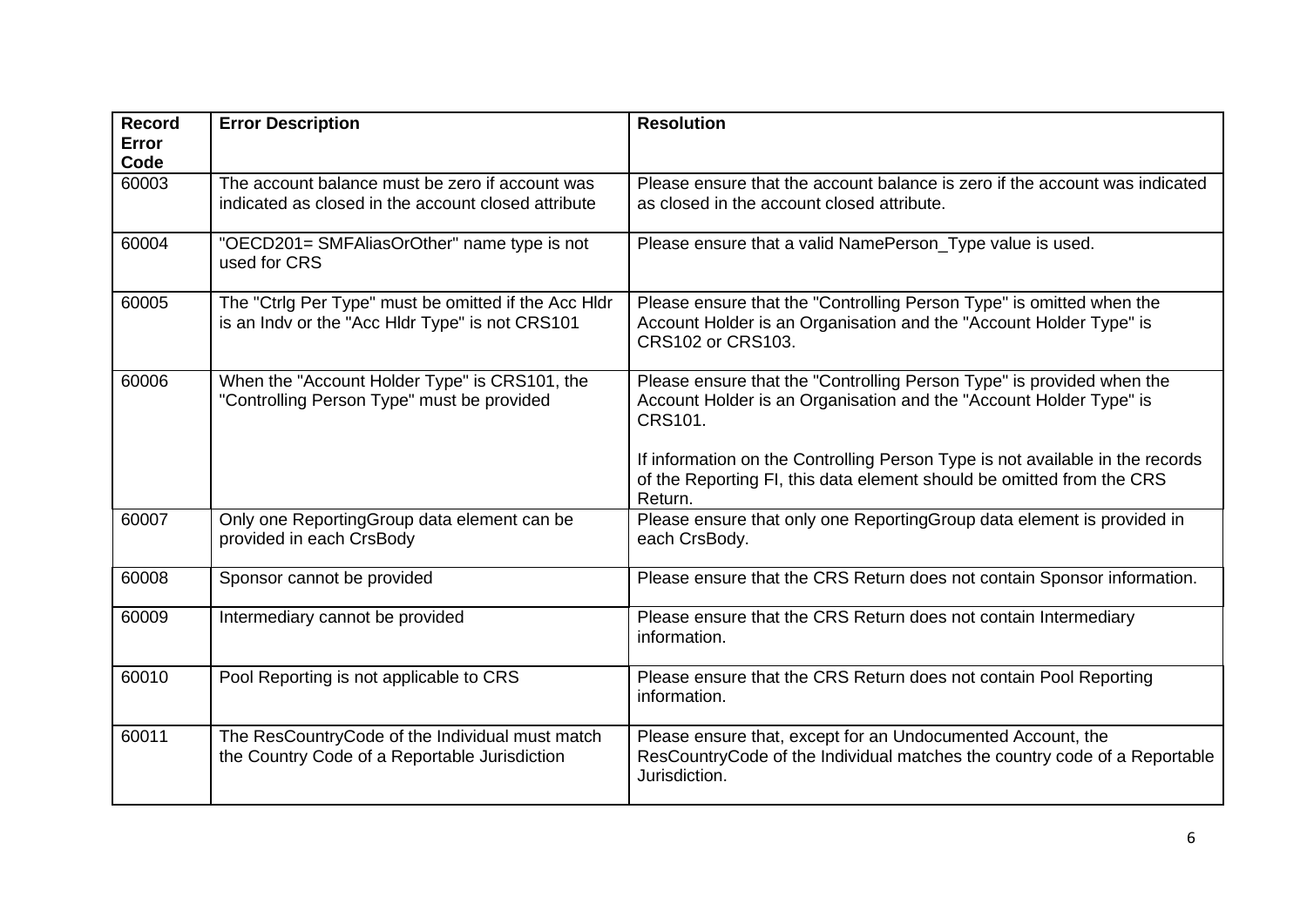| <b>Record</b><br><b>Error</b> | <b>Error Description</b>                                                                             | <b>Resolution</b>                                                                                                                                                                                                                                                                                                                                                                                                                                                                                                                                                                                 |
|-------------------------------|------------------------------------------------------------------------------------------------------|---------------------------------------------------------------------------------------------------------------------------------------------------------------------------------------------------------------------------------------------------------------------------------------------------------------------------------------------------------------------------------------------------------------------------------------------------------------------------------------------------------------------------------------------------------------------------------------------------|
| Code<br>60012                 | The ResCountryCode of the Entity must match the<br>Country Code of a Reportable Jurisdiction         | Please ensure that either the ResCountryCode of the Entity Account Holder<br>or the ResCountryCode of the Controlling Person matches the country code<br>of a Reportable Jurisdiction.                                                                                                                                                                                                                                                                                                                                                                                                            |
| 60013                         | ReportingFI.ResCountryCode must be "SG"                                                              | Please ensure that the ReportingFI.ResCountryCode is "SG".                                                                                                                                                                                                                                                                                                                                                                                                                                                                                                                                        |
| 60014                         | Date of birth must be between 1900 and the<br>reporting year of the submitted return.                | Please ensure that the date of birth of the individual is between 1900 and<br>the reporting year of the submitted return.                                                                                                                                                                                                                                                                                                                                                                                                                                                                         |
| 60015                         | The AccountReport data element cannot be left<br>blank                                               | Please ensure that at least one AccountReport is provided in the CRS<br>Return.                                                                                                                                                                                                                                                                                                                                                                                                                                                                                                                   |
| 60016                         | When the Account Holder is an Individual, the<br>"Controlling Person" must be omitted                | Please omit the "Controlling Person" when the Account Holder is an<br>individual.                                                                                                                                                                                                                                                                                                                                                                                                                                                                                                                 |
| 80000                         | The DocRefID is not unique as it is already used for<br>another record                               | Please replace the DocRefID with a unique value.                                                                                                                                                                                                                                                                                                                                                                                                                                                                                                                                                  |
| 80001                         | The structure of the DocRefID is not in the correct<br>format, as set out in the IRAS XML User Guide | Please use a DocRefID that is structured in the following format:<br>For the ReportingFI data element<br>(i)<br><reporting year="">&lt; Reporting SGFI's Tax Reference Number &gt;<fi>&lt;3-<br/>digit Incremental number&gt;<br/>- Reporting Year refers to the calendar year in which the account<br/>information relates and is provided in YYYY format.<br/>- Reporting SGFI's Singapore Tax Reference Number has to be a 10-<br/>character identification number of the Reporting SGFI which maintained<br/>the account. The Entity ID Type (e.g. UEN-Local Co) need not be</fi></reporting> |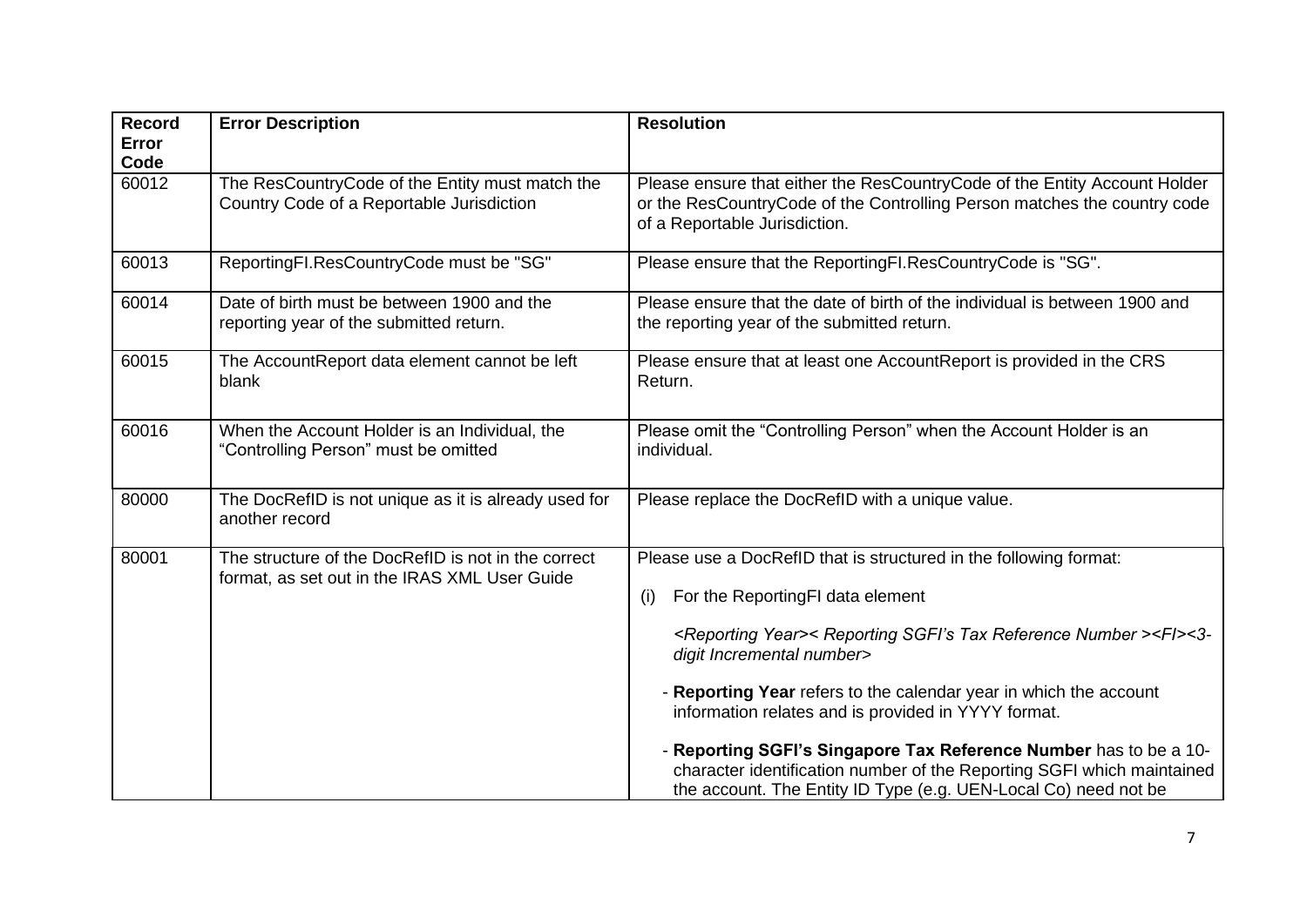| <b>Record</b> | <b>Error Description</b> | <b>Resolution</b>                                                                                                                                                                                                                                                                                                                                                                                                                                                                                                                               |
|---------------|--------------------------|-------------------------------------------------------------------------------------------------------------------------------------------------------------------------------------------------------------------------------------------------------------------------------------------------------------------------------------------------------------------------------------------------------------------------------------------------------------------------------------------------------------------------------------------------|
| Error         |                          |                                                                                                                                                                                                                                                                                                                                                                                                                                                                                                                                                 |
| Code          |                          |                                                                                                                                                                                                                                                                                                                                                                                                                                                                                                                                                 |
|               |                          | included. A Trustee-Documented Trust will provide its issued TDT<br>Reference ID. If the Reporting SGFI's Tax Reference Number is shorter<br>than 10 characters (for e.g. a UEN-Business (ROB) or IRAS Assigned<br>Tax Reference Number), suffix the identification number with "-" to<br>make up the remaining character(s).                                                                                                                                                                                                                   |
|               |                          | - The 3-digit incremental number is one that starts at '000' and<br>(ii)<br>increases to '999' whenever there is a change in the Reporting SGFI's<br>particulars (e.g. change in address) for the same Reporting Year. For<br>the AccountReport data element                                                                                                                                                                                                                                                                                    |
|               |                          | <reporting year=""><reporting number="" reference="" sgfi's="" tax="">&lt;30-<br/>character Unique Reference&gt;</reporting></reporting>                                                                                                                                                                                                                                                                                                                                                                                                        |
|               |                          | - Reporting Year refers to the calendar year in which the account<br>information relates and is provided in YYYY format.                                                                                                                                                                                                                                                                                                                                                                                                                        |
|               |                          | - Reporting SGFI's Singapore Tax Reference Number has to be a 10-<br>character identification number of the Reporting SGFI which maintained<br>the account. A Trustee-Documented Trust will provide its issued TDT<br>Reference ID. The Entity ID Type (e.g. UEN-Local Co) need not be<br>included. If the Reporting SGFI's Tax Reference Number is shorter<br>than 10 characters (for e.g. a UEN-Business (ROB) or IRAS Assigned<br>Tax Reference Number), suffix the identification number with "-" to<br>make up the remaining character(s). |
|               |                          | - The 30-character Unique Reference is one that is assigned by the<br>Reporting SGFI to uniquely identify the record, subject to a maximum of<br>30 characters.                                                                                                                                                                                                                                                                                                                                                                                 |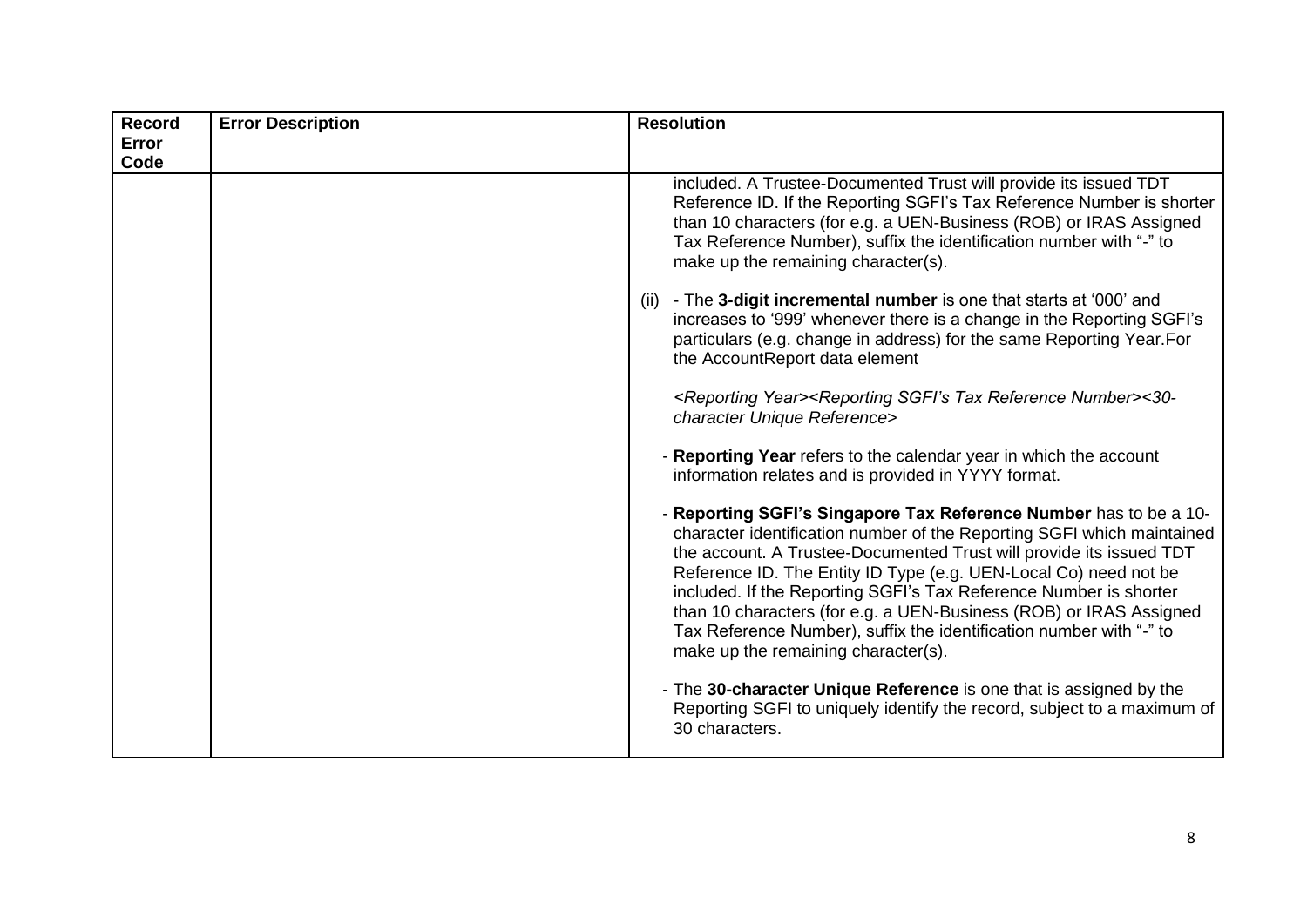| <b>Record</b><br><b>Error</b><br>Code | <b>Error Description</b>                                                                              | <b>Resolution</b>                                                                                                                                         |
|---------------------------------------|-------------------------------------------------------------------------------------------------------|-----------------------------------------------------------------------------------------------------------------------------------------------------------|
| 80002                                 | The CorrDocRefld refers to an unknown record                                                          | Please ensure that a correct CorrDocRefID (that is used for the initial<br>Account Report) is provided.                                                   |
| 80003                                 | The corrected record is no longer valid (invalidated<br>or outdated by a previous correction message) | Please ensure that a valid CorrDocRefID is provided.                                                                                                      |
| 80004                                 | CorrDocRefld must not be used for new data                                                            | Please ensure that CorrDocRefld is not provided when submitting a return<br>with new data.                                                                |
| 80005                                 | CorrDocRefld is missing when correcting, amending<br>or voiding data                                  | Please ensure that CorrDocRefld is provided when submitting a return with<br>correction data.                                                             |
| 80006                                 | The CorrMessageRefID must not be used within the<br>DocSpec_Type                                      | Please ensure that CorrMessageRefID within the DocSpec_Type is not<br>used.                                                                               |
| 80007                                 | The CorrMessageRefID must not be used within the<br>Message Header                                    | Please ensure that CorrMessageRefID within the Message Header is not<br>used.                                                                             |
| 80008                                 | "DocTypeIndic = OECD0" (Resent Data) can only be<br>used in the Reporting FI data element             | Please ensure that "DocTypeIndic = OECD0" (Resent Data) is only used<br>with respect to the Reporting FI data element.                                    |
| 80009                                 | The Reporting FI cannot be deleted without deleting<br>all related Account Reports                    | Please ensure that all Account Report(s) submitted previously for the<br>particular Reporting Year has been deleted, before deleting the Reporting<br>FI. |
| 80010                                 | A message cannot contain a mixture of new data<br>(OECD1) and correction data (OECD2 and OECD3)       | Please ensure that the CRS Return does not contain a mixture of new data<br>(OECD1) and correction data (OECD2 and OECD3).                                |
| 80011                                 | The same DocRefID cannot be corrected or deleted<br>twice in the same message                         | Please ensure that the same DocRefID is not corrected or deleted twice<br>within the same message.                                                        |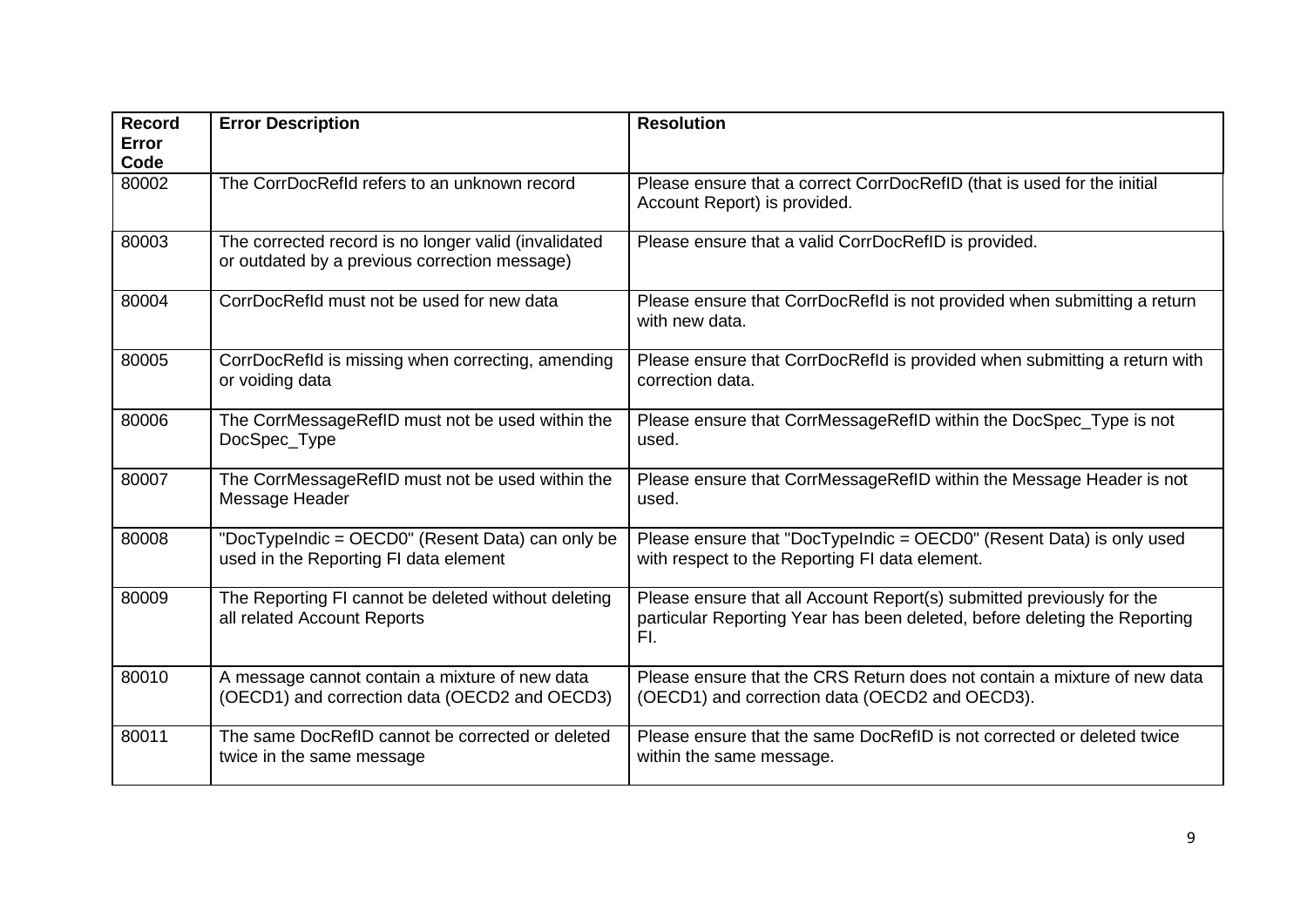| <b>Record</b><br><b>Error</b><br>Code | <b>Error Description</b>                                                                               | <b>Resolution</b>                                                                                                                                                                                                     |
|---------------------------------------|--------------------------------------------------------------------------------------------------------|-----------------------------------------------------------------------------------------------------------------------------------------------------------------------------------------------------------------------|
| 80012                                 | The corrected record belongs to a different<br><b>Reporting Period</b>                                 | Please ensure that the Reporting Period of the correction file matches the<br>Reporting Period of the initial file which contains records to be corrected.                                                            |
| 80013                                 | An unknown DocRefID was specified for the Resend<br>option (OECD0)                                     | Please ensure that the DocRefID used is identical to the earlier<br>submission(s) of the same Reporting Year.                                                                                                         |
| 80014                                 | The DocRefID for the resend option (OECD0) is no<br>longer valid                                       | Please ensure that the DocRefID specified for the Resend option (OECD0)<br>is not invalidated or outdated by a previous correction message.                                                                           |
| 80015                                 | The CrsBody must be provided                                                                           | Please ensure that the CrsBody is provided.                                                                                                                                                                           |
| 98501                                 | The ResCountryCode of an Undocumented Account<br>must be "SG"                                          | Please ensure that the ResCountryCode of the Account Holder of an<br>Undocumented Account is "SG"                                                                                                                     |
| 98502                                 | The Account Holder of an Undocumented Account<br>must be an Individual                                 | Please ensure that the Account Holder of an Undocumented Account is an<br>Individual.                                                                                                                                 |
| 98503                                 | A separate AccountReport must be created for each<br>Reportable Jurisdiction of the Account Holder     | Please ensure that in the case where an Individual Account Holder has<br>more than one jurisdiction of tax residence, a separate Account Report for<br>each residence jurisdiction of the Account Holder is reported. |
| 98504                                 | An Account Report cannot contain multiple<br><b>Controlling Persons</b>                                | Please ensure that in the case where a Passive NFE has more than one<br>Controlling Person who is a Reportable Person, a separate Account Report<br>should be reported with respect to each Controlling Person.       |
| 98505                                 | A separate AccountReport must be created for each<br>Reportable Jurisdiction of the Controlling Person | Please ensure that in the case where a Controlling Person has more than<br>one jurisdiction of tax residence, a separate Account Report for each<br>residence jurisdiction of the Controlling Person is reported.     |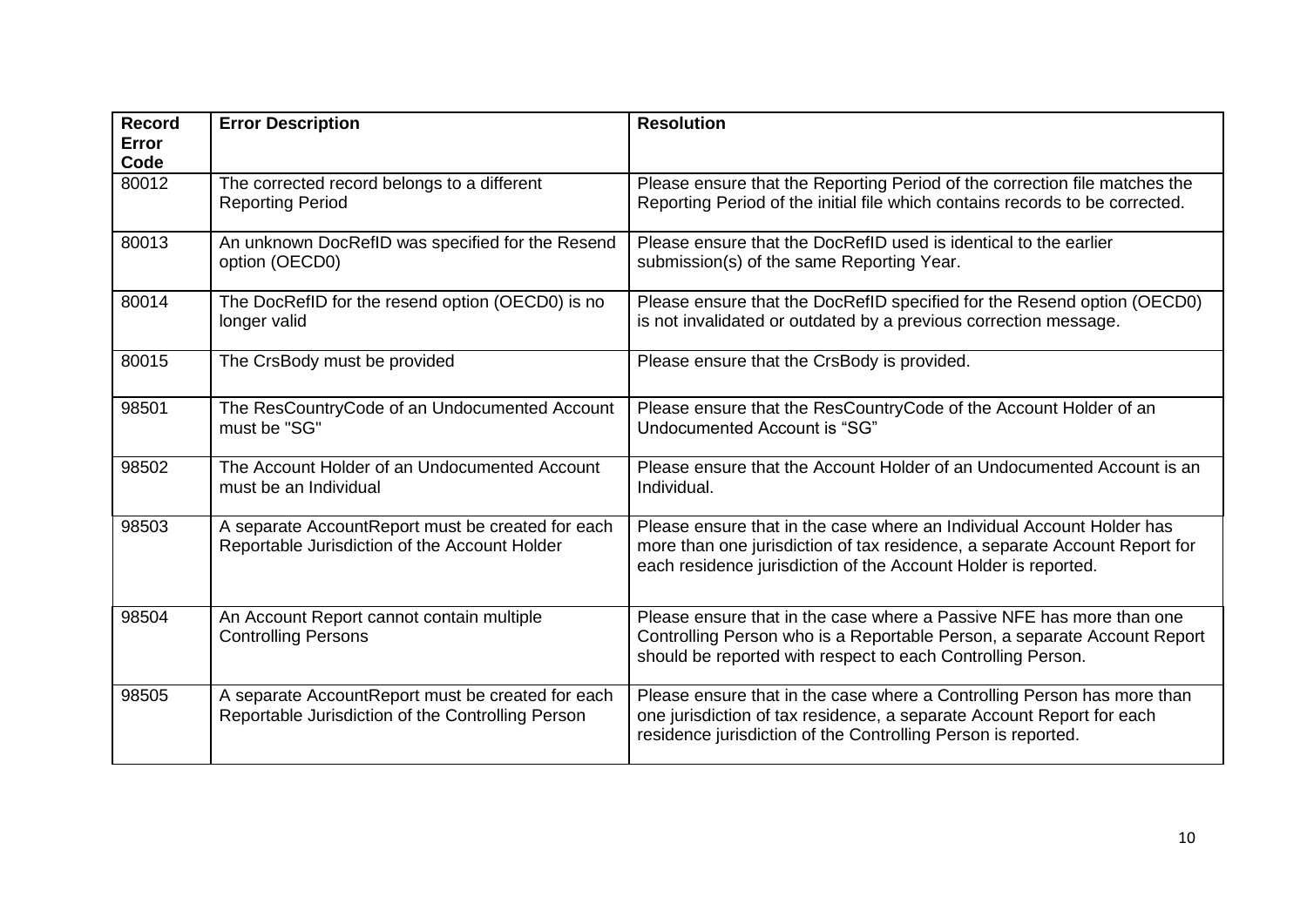| <b>Record</b><br>Error<br>Code | <b>Error Description</b>                                                                               | <b>Resolution</b>                                                                                                                                |
|--------------------------------|--------------------------------------------------------------------------------------------------------|--------------------------------------------------------------------------------------------------------------------------------------------------|
| 98506                          | The Undocumented status of an Account Report<br>cannot be corrected                                    | Please delete the affected Account Report and resubmit a New Account<br>Report with the correct undocumented status.                             |
| 98507                          | The same DocRefID is used repeatedly within the<br>CRS message                                         | Please ensure the uniqueness of each DocRefID used within the CRS<br>Return.                                                                     |
| 98508                          | The ResCountryCode of the Individual Account<br>Holder cannot be corrected                             | Please delete the affected Account Report and resubmit a new Account<br>Report with the correct ResCountryCode of the Individual Account Holder. |
| 98509                          | The ResCountryCode of the Entity Account Holder<br>cannot be corrected                                 | Please delete the affected Account Report and resubmit a new Account<br>Report with the correct ResCountryCode of the Entity Account Holder.     |
| 98510                          | The ResCountryCode of the Controlling Person<br>cannot be corrected                                    | Please delete the affected Account Report and resubmit a new Account<br>Report with the correct ResCountryCode of the Controlling Person.        |
| 98511                          | An Undocumented Account cannot be corrected                                                            | Please delete the affected Account Report and resubmit a New Account<br>Report with the correct information.                                     |
| 98512                          | Individual Acc Holder. TIN. IssuedBy must match the<br>ResCountryCode of the Individual Account Holder | Please ensure that the Individual Account Holder. TIN. Issued By matches the<br>ResCountryCode of the Individual Acccount Holder.                |
| 98513                          | Controlling Person. TIN. Issued By must match the<br>ResCountryCode of the Controlling Person          | Please ensure that the Controlling Person. TIN. IssuedBy matches the<br>ResCountryCode of the Controlling Person.                                |
| 98514                          | Organisation Acc Holder.IN.IssuedBy must match<br>the ResCountryCode of the Entity Account Holder      | Please ensure that the Organisation Account Holder. IN. IssuedBy matches<br>the ResCountryCode of the Organisation Acccount Holder.              |
| 99999                          | <b>Custom error from Partner Jurisdiction</b>                                                          | IRAS will contact the Financial Institution on the error details.                                                                                |

*Updated on 22 April 2019*